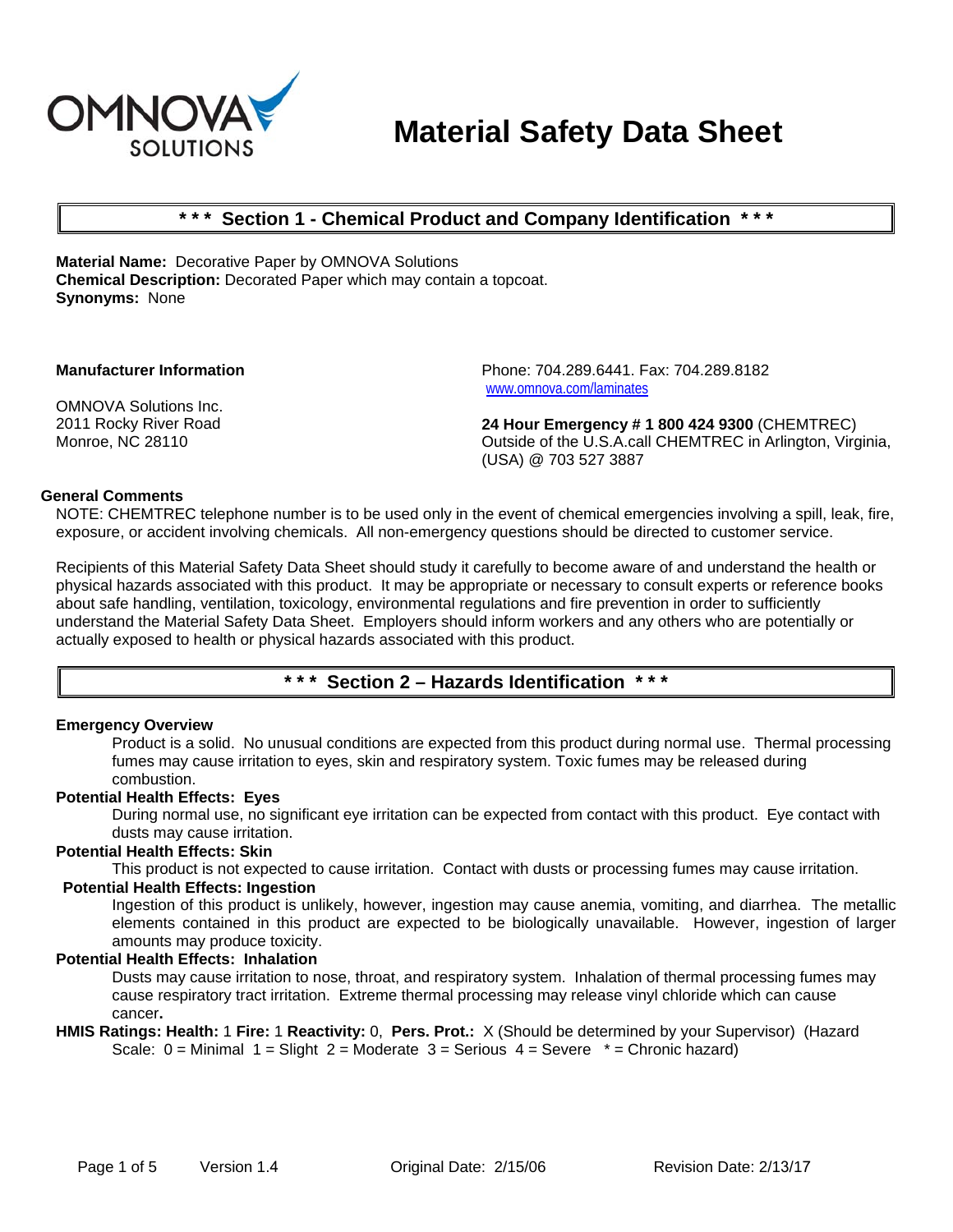# **\* \* \* Section 3 – Composition Information \* \* \***

| CAS# | <b>Substance Identity</b> | Approx. Weight<br><b>Percent</b> |
|------|---------------------------|----------------------------------|
| None | Decorated Paper           | 100                              |

## **Component Information/Information on Non-Hazardous Components**

OMNOVA Solutions has determined that this product is not regulated under the U.S. Occupational Health and Safety Administration (OSHA) Hazard Communication Standard because these materials meet the 29CFR1910.1200(b)(6)(v) definition of an article: "a manufactured item other than a fluid particle: (i) which is formed to a specific shape or design during manufacture; (ii) which has end use function(s) dependent in whole or in part upon its shape or design during end use; and (iii) which under normal conditions of use does not release more than a very small quantities, e.g., minute or trace amounts, of a hazardous chemical (as determined by paragraph (d) of this section) and does not pose a physical hazard or health risk to employees."

## **\* \* \* Section 4 – First Aid Measures \* \* \***

## **First Aid: Eyes**

In case of contact with eyes, rinse immediately with plenty of water for 15 minutes and seek medical advice. **First Aid: Skin**

For skin contact, promptly wash with soap and water. Remove contaminated clothing, shoes, watchband, etc. If irritation persists, get medical attention.

## **First Aid: Ingestion**

Never give anything by mouth to a victim who is unconscious or is having convulsions. If vomiting naturally occurs, have victim lean forward to reduce risk of aspiration. If the material is swallowed, get immediate medical attention or advice. Do not induce vomiting unless instructed to do so by medical personnel.

## **First Aid: Inhalation**

If symptoms are experienced, remove source of contamination or move victim to fresh air. If the affected person is not breathing, apply artificial respiration.

## **First Aid: Notes to Physician**

Provide general supportive measures and treat symptoms.

## **\* \* \* Section 5 – Fire Fighting Measures \* \* \***

## **Flash Point:** Not applicable

#### **General Fire Hazards**

This product is a solid material which will burn.

## **Hazardous Combustion Products**

Thermal degradation produces hydrogen chloride, low molecular weight hydrocarbons, and oxides of carbon. **Extinguishing Media**

Water fog (preferred), dry chemical, foam, carbon dioxide.

#### **Fire Fighting Equipment/Instructions**

Firefighters should wear full protective gear. Firefighters should avoid inhaling any combustion products. Cool heated containers with water spray from a safe distance.

## **NFPA Ratings: Health:** 1, **Fire:** 1, **Reactivity:** 0

(Hazard Scale:  $0 =$  Minimal  $1 =$  Slight  $2 =$  Moderate  $3 =$  Serious  $4 =$  Severe)

# **\* \* \* Section 6 – Accidental Release Measures \* \* \***

## **Containment Procedures**

Due to physical nature of this material, containment is not necessary.

#### **Clean-Up Procedures**

Reroll, sweep, shovel, or vacuum this material and put into container for disposal as a non-hazardous waste.

## **Evacuation Procedures**

Evacuation should not be necessary.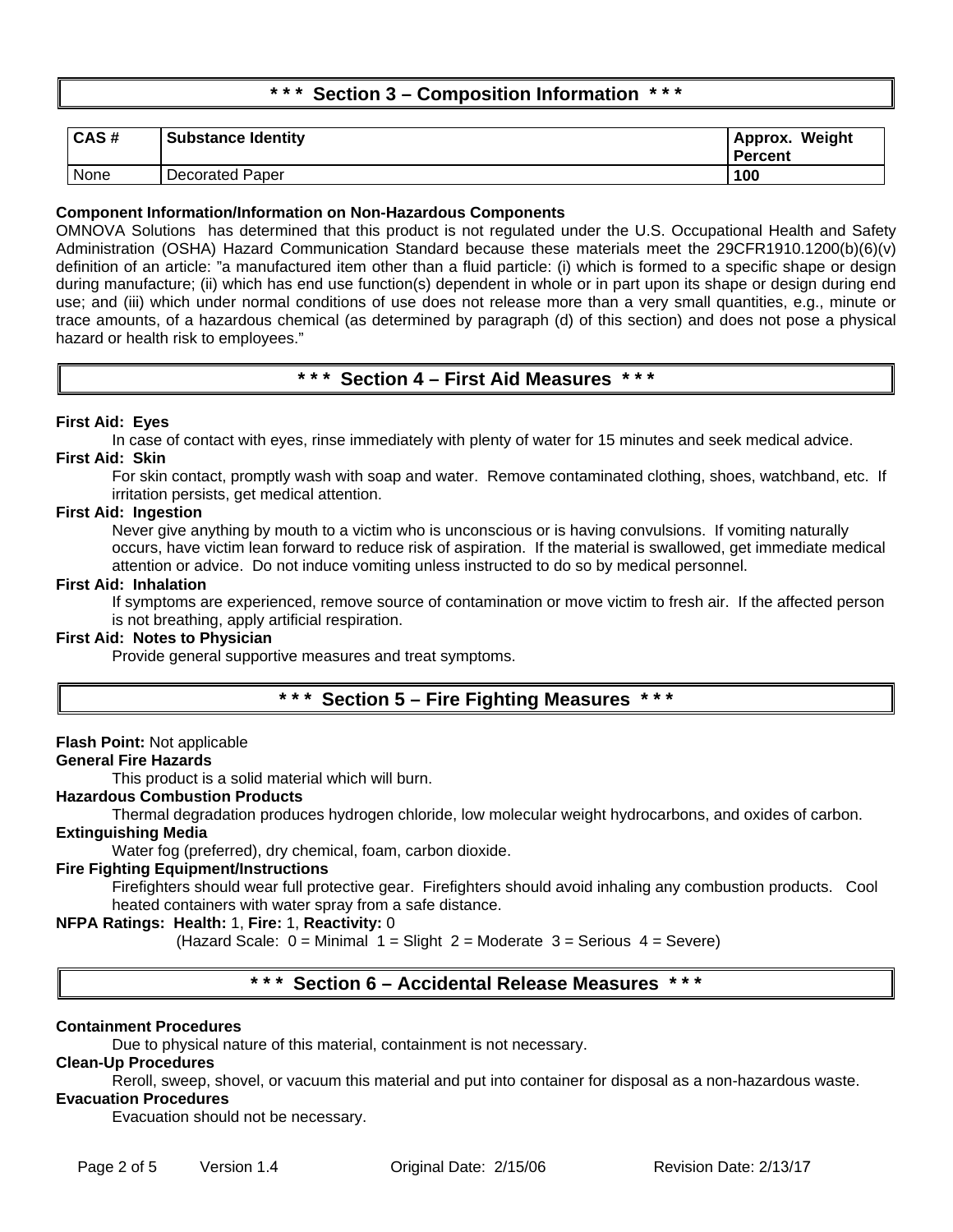# **\* \* \* Section 7 – Handling and Storage Information \* \* \***

## **Handling Procedures**

Avoid breathing dust. Avoid breathing fumes if this product is used at high temperatures. Use with adequate ventilation. Do not weld or smoke around product due to hazardous combustion products.

## **Only for industrial use.**

## **Storage Procedures**

Avoid very hot or cold storage for product quality.

## **\* \* \* Section 8 – Exposure Controls / Personal Protection \* \* \***

## **Exposure Guidelines**

#### **PRODUCT INFORMATION**

No exposure limits established for the product.

#### **Engineering Controls**

Use general ventilation and use local exhaust, where possible, in confined or enclosed spaces. During thermal processing, use adequate ventilation to prevent the build up of dusts, or processing fumes. .

#### **PERSONAL PROTECTIVE EQUIPMENT**

**Personal Protective Equipment: Eyes/Face**

Wear safety glasses during processing.

## **Personal Protective Equipment: Skin**

Wear impervious gloves for prolonged contact.

## **Personal Protective Equipment: Respiratory**

If ventilation is not sufficient to effectively remove vapors or mists, appropriate NIOSH approved respiratory protection must be provided.

## **\* \* \* Section 9 - Physical & Chemical Properties \* \* \***

**Physical State: Solid Vapor Pressure:** Not determined **Vapor Density:** Not applicable **Evaporation Rate: Not applicable** 

**Appearance:** Printed paper **Conserversity Conserversity Conserversity Conserversity Principle Principle Principle<br>
<b>Appearance:** Solid **Principle Principle Principle Principle Principle Principle Principle Principle Princ Boiling Point:** Not applicable **Melting Point:** Not applicable **Solubility (H2O):** Insoluble **Density:** 0.70 – 1.10<br> **Vaporation Rate:** Not applicable **Density:** Density: 0.70 – 1.10

## **\* \* \* Section 10 – Chemical Stability & Reactivity Information \* \* \***

#### **Chemical Stability**

Stable under normal conditions.

#### **Chemical Stability: Conditions to Avoid**

Extended exposure to elevated temperatures will cause degradation. Exposure to temperatures above 350° F is not recommended for any period of time.

**Incompatibility**

None known.

#### **Hazardous Decomposition**

Thermal degradation produces hydrogen chloride, low molecular weight hydrocarbons, and oxides of carbon.

#### **Hazardous Polymerization**

Hazardous polymerization will not occur.

# **\* \* \* Section 11 – Toxicological Information \* \* \***

#### **Acute Toxicity**

## **General Product Information**

No data is available for this product.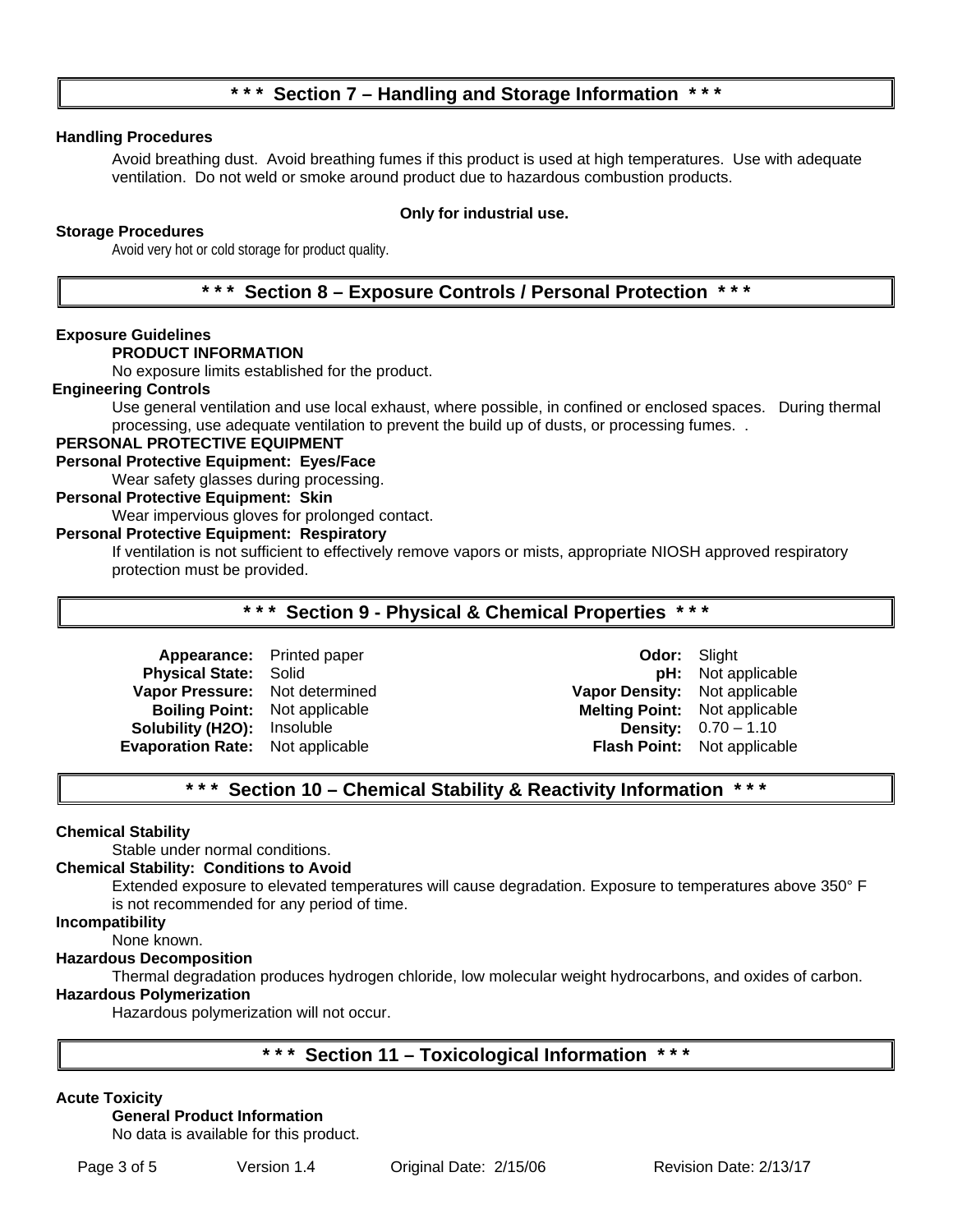## **Carcinogenicity**

#### **General Product Information**

No carcinogenicity data available for this product.

## **Epidemiology**

No data available for this product.

## **Neurotoxicity**

No data available for product.

## **Mutagenicity**

No data available for this product.

## **Teratogenicity**

No data available for this product.

# **Other Toxicological Information**

None available.

## **\* \* \* Section 12 – Ecological Information \* \* \***

## **Ecotoxicity**

No data available for this product.

## **Environmental Fate**

No data available for this product.

## **\* \* \* Section 13 - Disposal Considerations \* \* \***

#### **US EPA Waste Number & Descriptions**

User must test waste using methods described in 40 CFR Part 261 to determine if it meets applicable definitions of a hazardous waste.

## **Disposal Instructions**

Dispose of waste material according to Local, State, Federal, and Provincial Environmental Regulations.

# **\* \* \* Section 14 – Transportation Information \* \* \***

## **US DOT Information**

**Shipping Name:** Not DOT Regulated **Hazard Class:** Not classified **UN/NA #:** Not classified **Packing Group:** Not classified **Required Label(s):** None **Additional Info.:** None

## **International Transportation Regulations**

Not regulated as dangerous goods.

**\* \* \* Section 15 – Regulatory Information \* \* \***

## **US Federal Regulations**

## **General Product Information**

All of the ingredients of this product are listed on, or are exempted from listing on the U.S. EPA **(**TSCA) Inventory of Chemical Substances.

## **State Regulations**

## **General Product Information**

Other state regulations may apply. Check individual state requirements.

# **\* \* \* Section 16 - Other Information \* \* \***